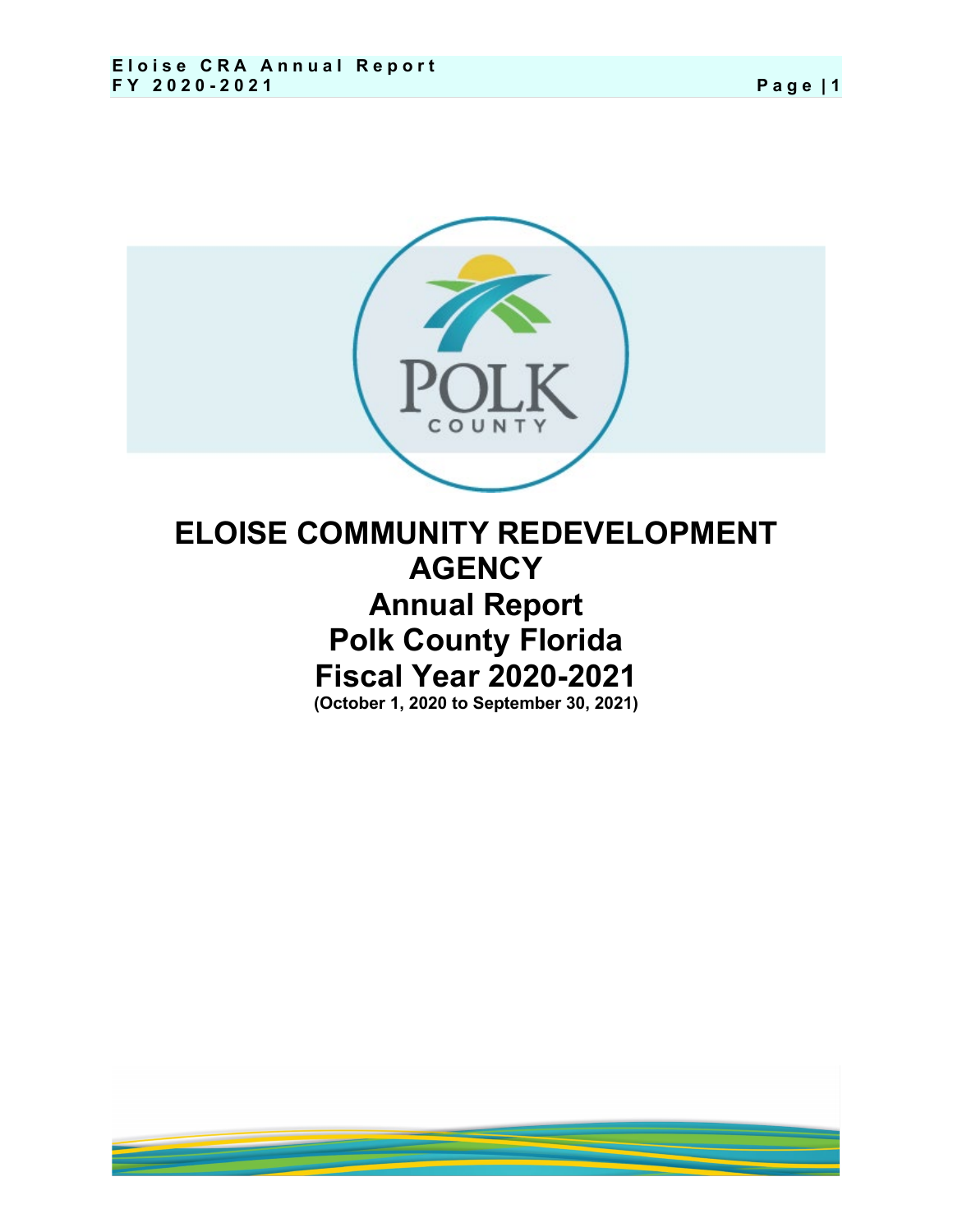# **Eloise CRA Table of Contents**

| <b>Section I: Introduction</b>                           |  |
|----------------------------------------------------------|--|
| <b>Section II: History</b>                               |  |
| Section III: Eloise CRA Committee &<br><b>Board</b>      |  |
| <b>Section IV: Eloise CRA Programs</b><br><b>Summary</b> |  |
| <b>Section V: Financial Statements</b>                   |  |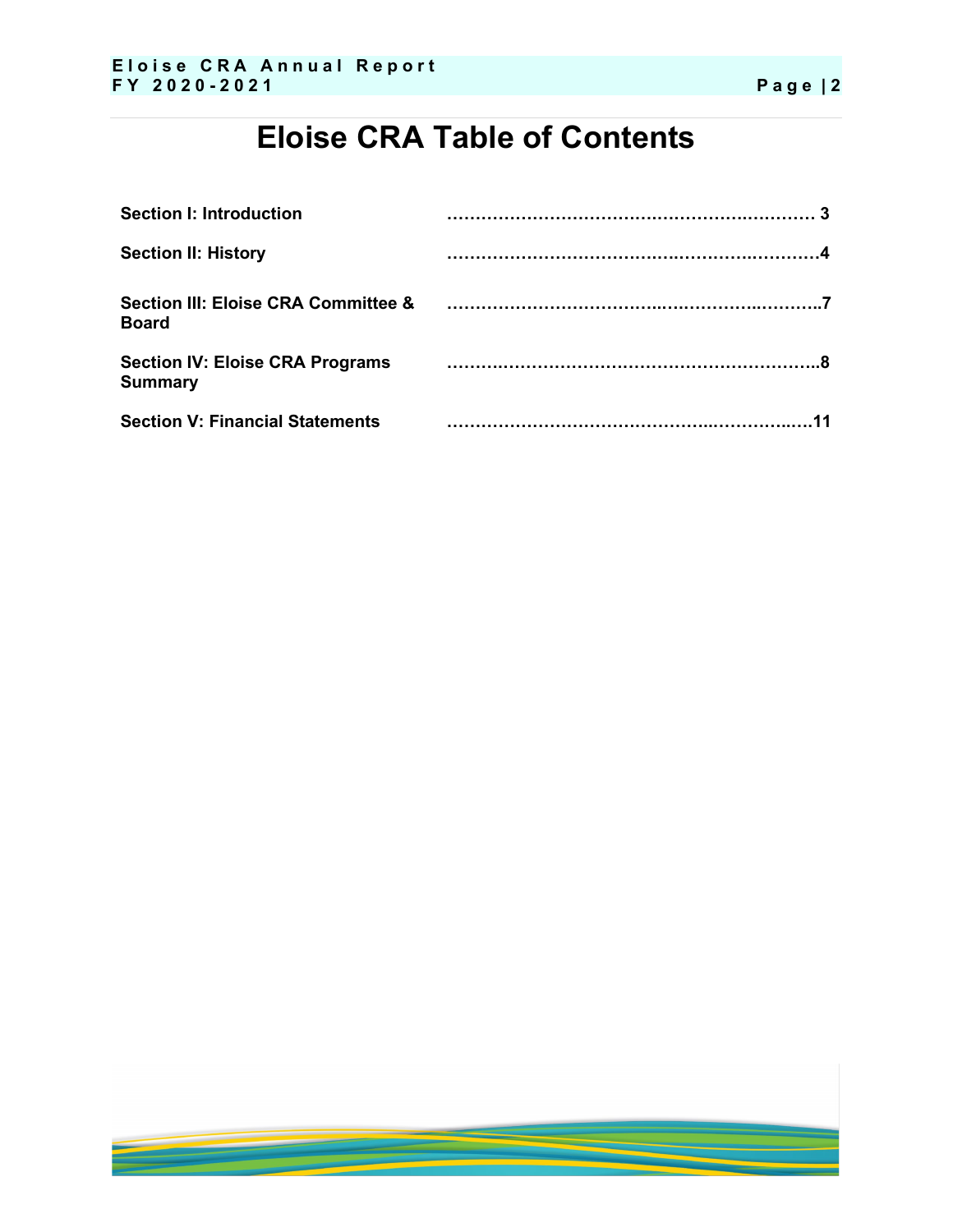## **Section I**

# **INTRODUCTION**

On June 20, 2000, the Board of County Commissioners (the Board) approved the establishment of the Eloise Community Redevelopment Agency (Agency) through the adoption of the Community Redevelopment Plan (Plan) with Ordinance No. 00-33 and the funding of the Plan through Ordinance No. 00-34, which created the Agency Trust Fund. On November 8, 2006, the Board adopted Resolution No. 06-176 appointing itself as the Board of Commissioners of the Agency, and on June 5, 2018, the Board approved an amendment to the Plan, providing for additional strategies to resolve blighting issues.

The Agency is located in the unincorporated area of Polk County and is generally bounded by the CSX Railroad to the West, Lake LuLu to the North, Wahneta Canal to the South, and Shell Road and S.R. 655 to the East. The Agency lies within District 3.

Chapter 163.387 (8), Florida Statues, required that Polk County Board of County Commissioners file an annual report of its financial activities with the taxing authorities each year for the preceding fiscal year. This annual report has been prepared to meet that obligation and is filed for FY 20/21 ending September 30, 2021.

The Agency's base year is 1999 and the base year taxable value is (\$12,434,610). The current year taxable value in the tax increment area from the Polk County Property Appraiser is \$27,190,345. which represents a 6.48% increase from the 2020 final taxable value. Overall, the Agency's taxable value has increased approximately 118.67% (\$12.4 million to \$27.1 million), above the base year.

This report sets forth: (1) the Agency and its member commissioners, (2) the history of the Agency, (3) organization and membership of the administration, (4) public and private capital improvement and promotional projects accomplished, and (5) financial statements of investments, liabilities, income, and operating expenses.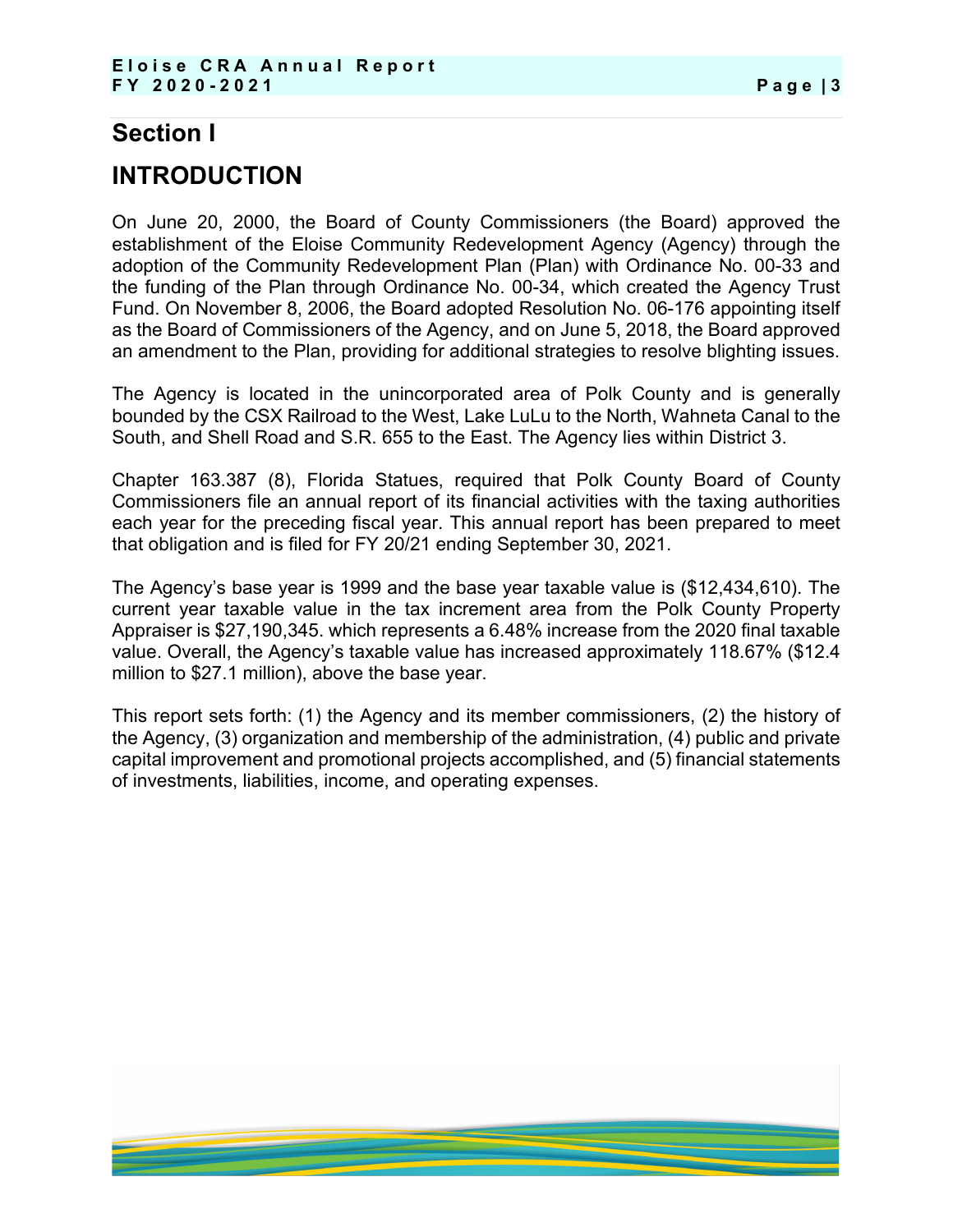## **Section II**

## **HISTORY:**

The Agency was established on September 29, 1998 by the adoption of Resolution No. 1998-50. At the same time, Resolution No. 1998-08 found the Eloise Community to be an area of slum and blight. Ordinance No. 2000-33, adopted June 20, 2000, approved the Plan finding the "Plan" satisfied Florida Statues 163.360.

By adopting Resolution No. 1998-08, the Board of County Commissioners determined that the rehabilitation, conservation, redevelopment, or combination thereof in the ECRA is necessary for the best interests of the public health, safety, or welfare of the residents and citizens of Polk County; and that the Plan is sufficiently complete to indicate the demolition and removal of structures, redevelopment, improvements, and rehabilitation as may be proposed to be carried out in the ECRA.

Further, the Board of County Commissioners determined that 1) A shortage of housing of sound standards and design which is decent, safe, sanitary, and affordable to residents of low or moderate income, including the elderly, exists in the County; 2) The need for housing accommodations has increased in the area; and 3) The conditions of blight in the area or the shortages of decent, safe, affordable, and sanitary housing cause or contribute to an increase and spread of disease and crime or constitute a menace to the public health, safety, and welfare.



*Figure 1 Eloise CRA Aerial View*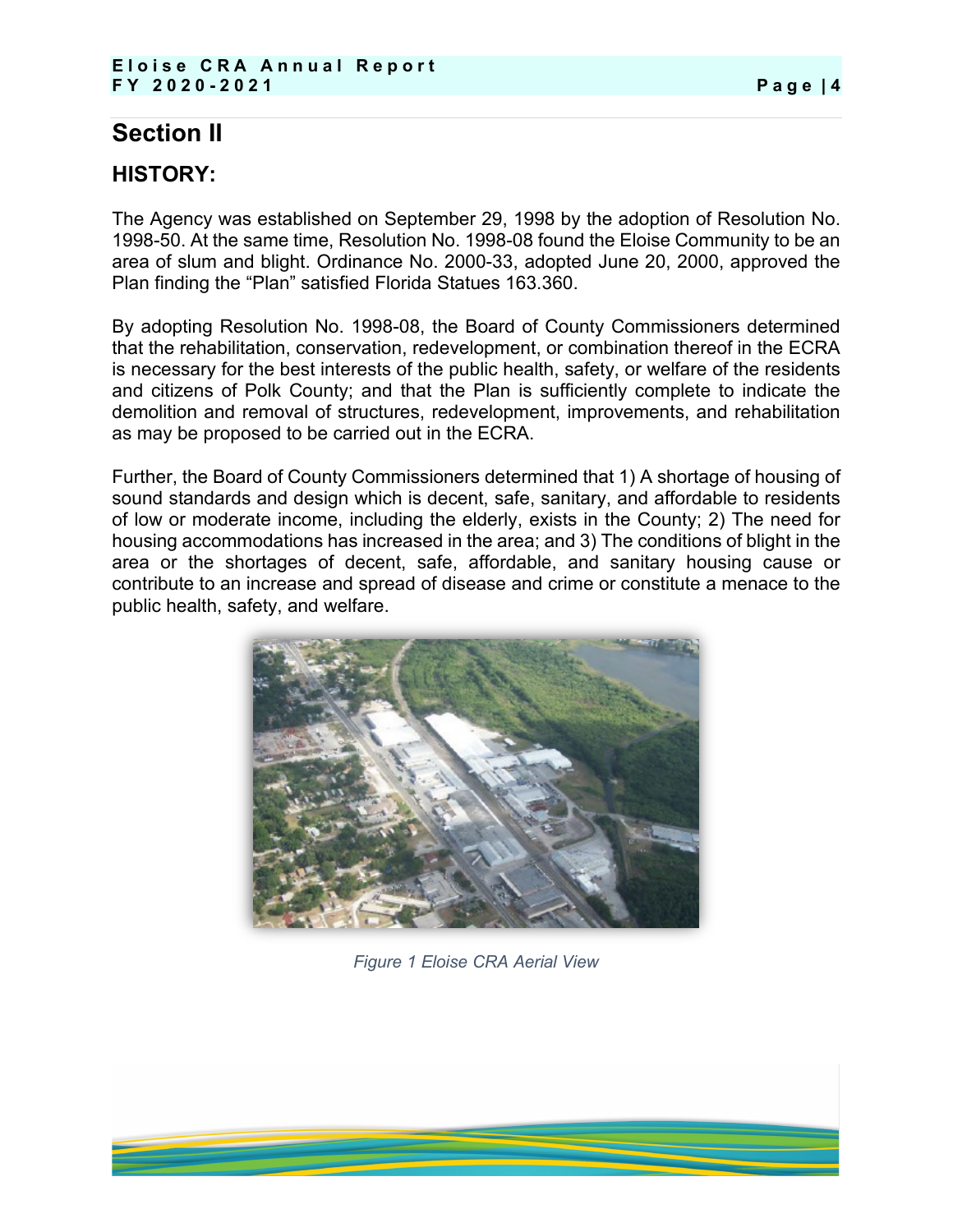#### **Eloise CRA Annual Report FY 2020 - 2021 Page | 5**

The following conditions were also found in the Eloise area substantiating the statutory definition for blight which provided the basis for the CDBG (Community Development Block Grant) project completed in September 2012:

- All nine of the residential streets of Eloise dead-ended into the Wahneta Canal creating a defective and inadequate street layout
- Seven of the nine streets had no other access thereby creating difficult access for Fire and Emergency Medical Services vehicles
- All nine residential streets have inadequate pavement widths for two-way traffic with ditches running on both sides of the pavement
- Nine of the twenty streets in Eloise flooded frequently
- No sanitary sewer service was provided creating environmental issues due to small 5,000 square foot lots and high water tables
- Potable water lines were inadequate for fire protection
- As of 1997, there were no fire hydrants on any residential street in Eloise
- Severe public health and safety hazards existed based upon the high incidence of fires and the obstacles to effectively fight them due to accessibility and low water pressure



**Figure 2 Eloise CRA Boundary Map** 

Additionally, to assist staff with implementing updated strategies to continue to resolve the blighting and slum that still exists, on April 5, 2018 the Eloise CRA Advisory Committee voted unanimously to approve an amendment to the Eloise CRA Plan. May 2, 2018 the plan was presented to the Polk County Planning Commission to review and determine consistency with the Polk County Comprehensive Plan. The amended Eloise CRA plan was found consistent with the Comprehensive Plan and was unanimously

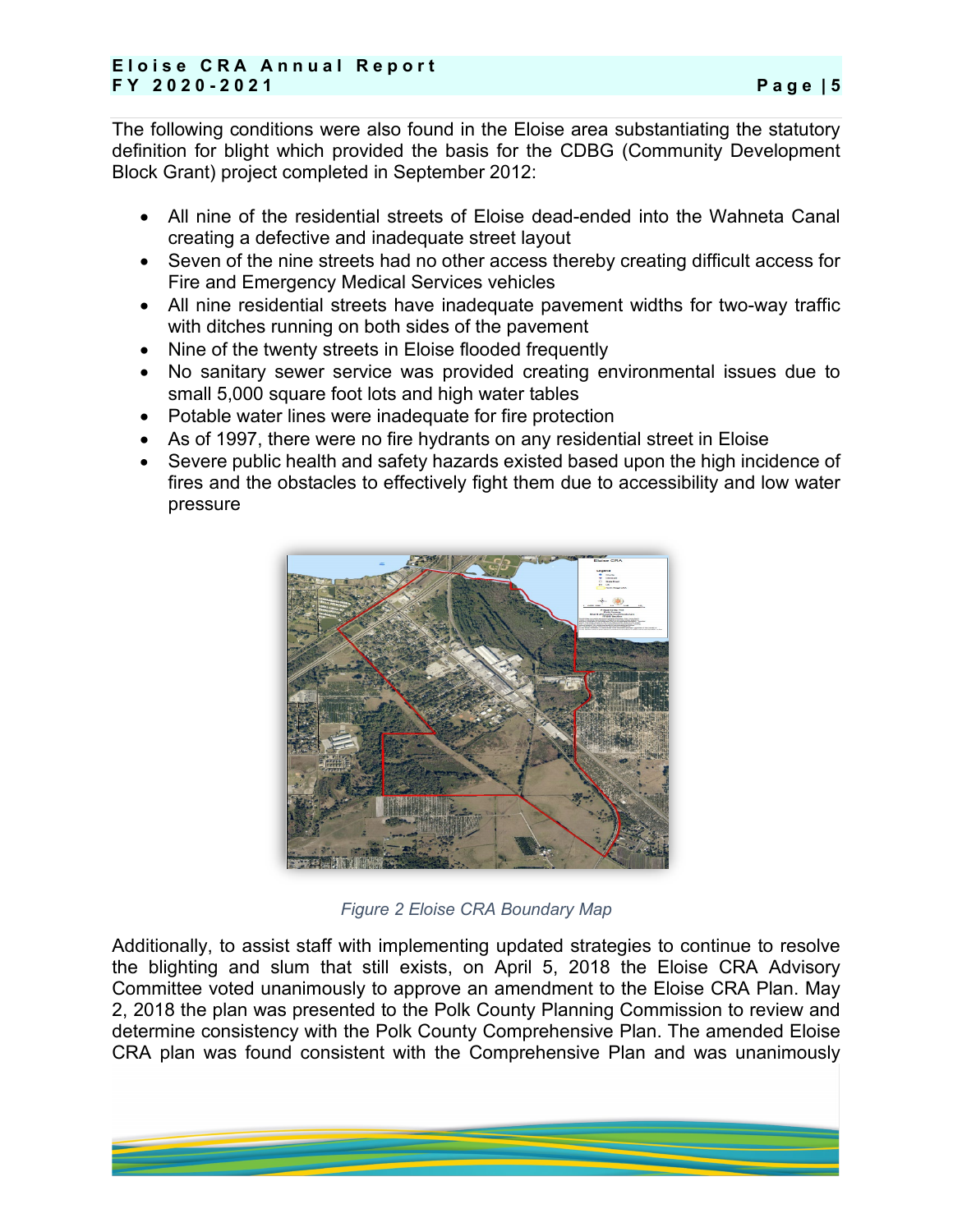#### **Eloise CRA Annual Report FY 2020 - 2021 Page | 6**

approved. On June 5, 2018, the Agency Plan Amendment was presented to the CRA Board and was approved unanimously.



**Figure 3 Eloise Community Event**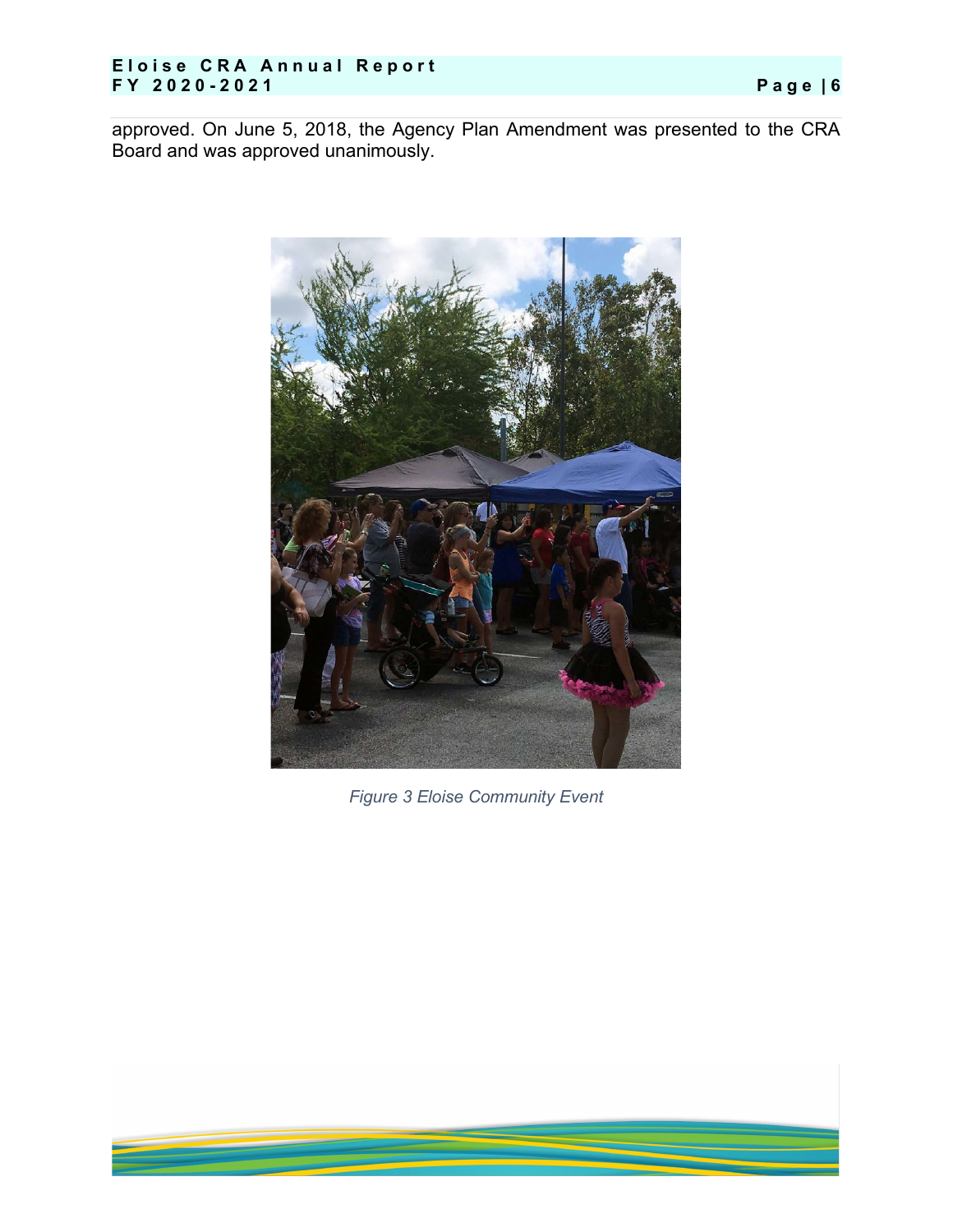## **Section III**

## **ELOISE CRA ADVISORY COMMITTEE AND BOARD:**

Meetings of the Eloise CRA Advisory Committee are determined by the committee and must be held at least once each quarter. Meetings are typically scheduled on the first Monday of the last month of each quarter, subject to Advisory Committee preference.

The County Commission appoints five members to the committee, each of whom either resides, or is engaged in business, within the boundaries of the community redevelopment area. Appointed members serve three-year terms. Members may be reappointed for up to, but no more than, two additional terms at the discretion of the County Commission. The Committee reports to the Polk County Board of County Commissioners on its activities. The appointing authority is found in Resolution No. 2006- 176.

#### **Advisory Committee Members**

Minerva Gill, July 11, 2024 Diane Rosebrough, Dec. 6, 2024 Lee Castillo, July 10, 2023 Eugenia Barton, April 21, 2023 Martha Paul, March 3, 2023

#### **Board Members**

George Lindsey, District 1, November 5, 2024 Rick Wilson, District 2, November 8, 2022 Bill Braswell, District 3, November 5, 2024 Martha Santiago, District 4, November 8, 2022 Neil Combee, District 5, November 5, 2024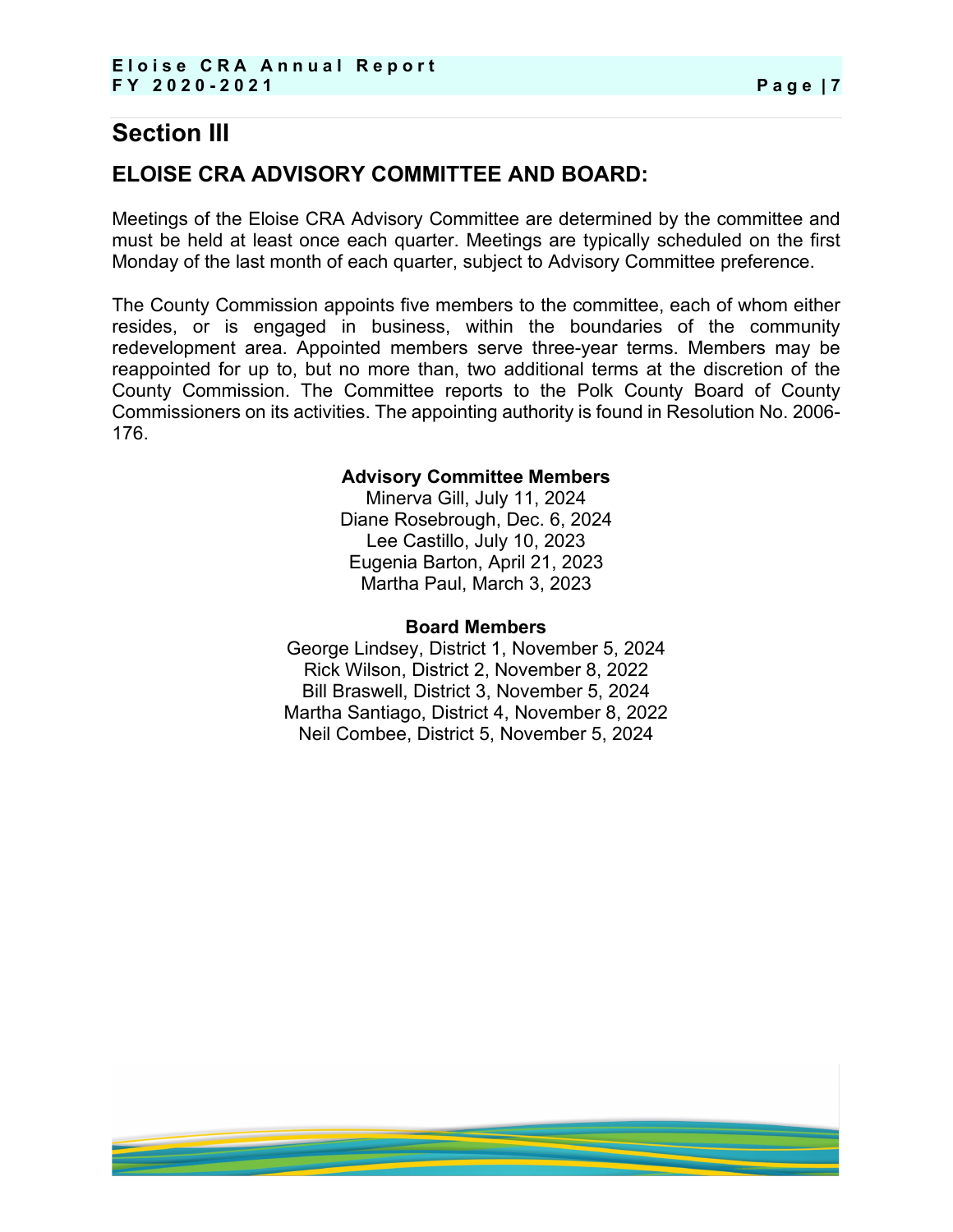## **Section IV**

#### **ELOISE CRA PROGRAMS SUMMARY**

The Board of County Commissioners adopted Ordinance 2000-33 in 2000 establishing the Eloise Community Redevelopment Area (CRA) Redevelopment Plan. The Plan was adopted to satisfy the slum and blight that existed in the Eloise Community.

#### **PROJECTS**

No projects were done in Fiscal Year 2020/2021 due to COVID.

For more information regarding previous projects, please see past Eloise CRA Annual Reports.

**Section V**